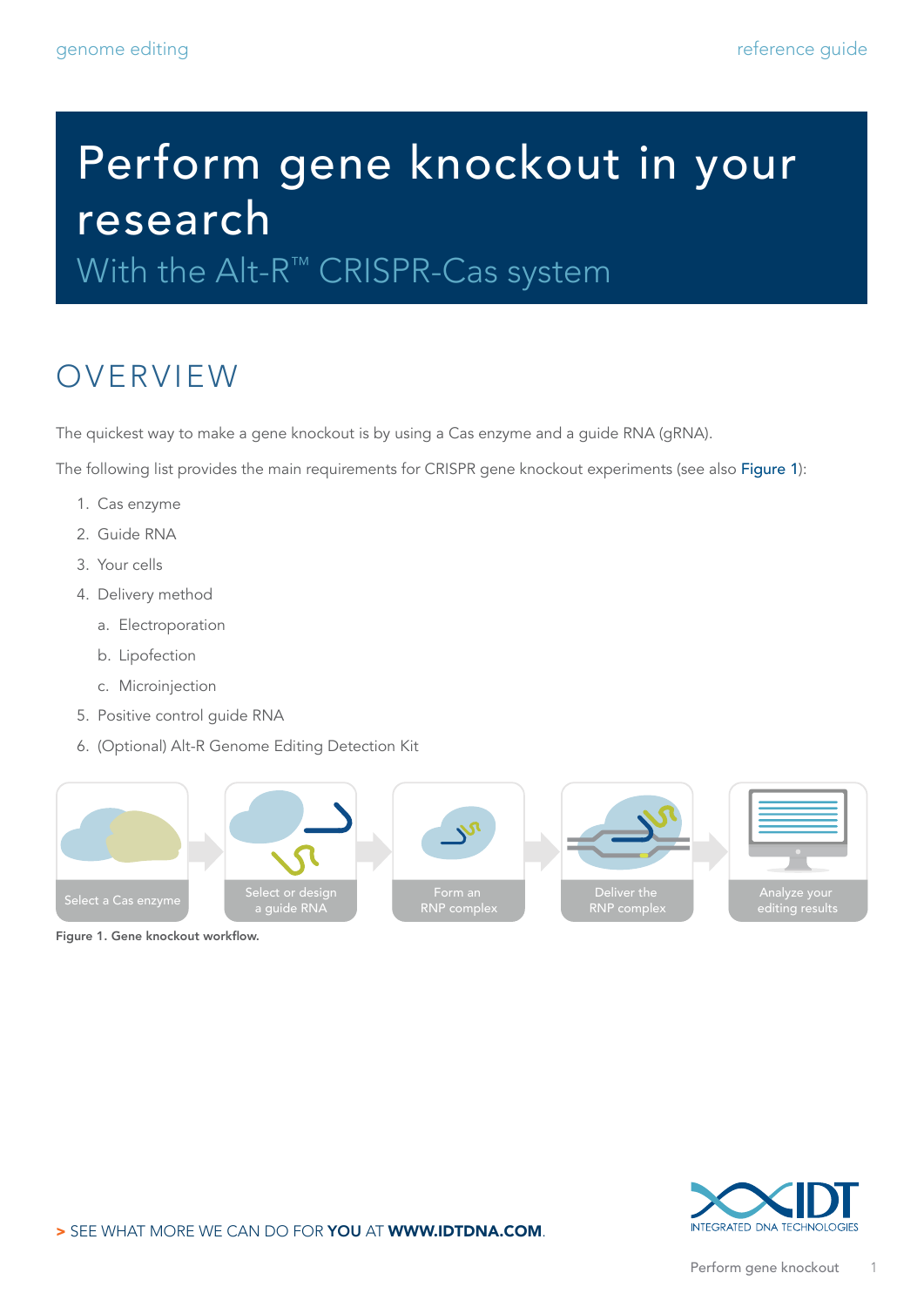## PROTOCOL GUIDE

#### Select a Cas enzyme

The CRISPR-Cas system has 2 components:

- 1. Cas enzyme—an RNA-guided endonuclease (e.g., Cas9 or Cas12a)
- 2. Guide RNA

Cas enzymes require an RNA molecule, known as the guide RNA, to guide the enzyme to a specific location in the genome, which is referred to as the target DNA. The guide RNA contains an approximately 20-nucleotide sequence called the spacer that is complementary to the target DNA protospacer. Downstream to the complementary sequence in the target DNA is the protospacer-adjacent motif (PAM), which is recognized by the Cas enzyme. Both a guide RNA and a PAM are required for the Cas enzyme to bind to the target DNA and subsequently create a doublestrand break (DSB).

Whether you use Cas9 or Cas12a will depend on the PAM sites that are available in the target region of your genome. Cas9 recognizes an NGG PAM, while Cas12a recognizes TTTV (V = A/C/G). Cas9 is better suited for GC-rich regions of the genome, while Cas12a is better for AT-rich regions. See Table 1 for a direct comparison between the two enzymes to help you decide which to use in your application.

#### When using Cas9

For Cas9, you can pick between the IDT Alt-R *S.p.* Cas9 Nuclease V3 (available with or without glycerol, and in fluorescent-labeled —GFP, or RFP— or unlabeled formats), or Alt-R *S.p.* HiFi Cas9 Nuclease V3 as the enzyme for targeting genomic regions with NGG sequences. For most experiments, the Alt-R *S.p.* Cas9 Nuclease V3 sufficiently provides efficient genome editing. If you are concerned about off-target effects, use the HiFi Cas9 enzyme for the most precise editing.

IDT also offers two Cas9 nickases: Alt-R *S.p.* Cas9 D10A Nickase V3 creates a single-strand cut in the targeted strand of DNA, and Alt-R *S.p.* Cas9 H840A Nickase V3 creates a single-strand cut in the non-targeted strand of DNA. To use in genome editing experiments, a single nickase is used with two guide RNAs to create a double-strand break. To learn how to use nickases, review this [DECODED article](https://www.idtdna.com/pages/education/decoded/article/when-and-how-to-use-nickases-for-efficient-genome-editing).

#### When using Cas12a

Considering Cas12a, you can pick between Alt-R *A.s.* Cas12a (Cpf1) V3, Alt-R (Cpf1) *A.s.* Cas12a *Ultra,* or Alt-R *L.b.* Cas12a *Ultra* as the enzyme for targeting genomic regions with TTTV sequences. Both A.s and *L.b.* Cas12a (Cpf1) *Ultra* enzymes are the result of protein engineering and directed evolution. With these enhancements, these enzymes are as reliable as the Cas9 nuclease. Our *L.b.* Cas12a *Ultra* enzyme is an enhanced mutant that is optimized to improve performance at lower culture temperatures, such as those required for plant cultures.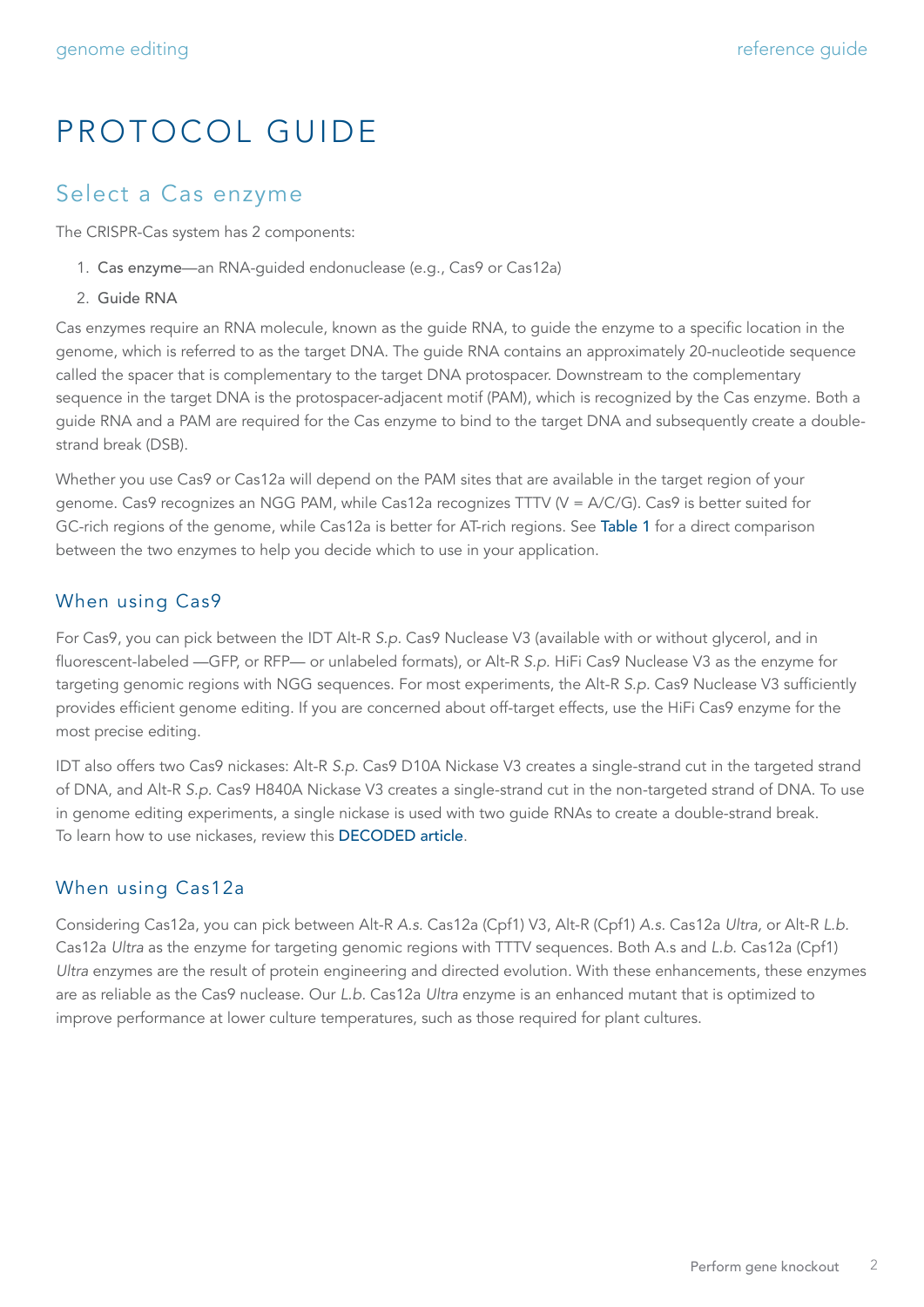#### genome editing reference guide reference guide

#### Table 1. Comparison of CRISPR genome editing using Cas9 vs. Cas12a (Cpf1).

|                                                             | Cas9 system                                                                                                                                                                                                                                             | Cas12a system                                                                                                                                 |
|-------------------------------------------------------------|---------------------------------------------------------------------------------------------------------------------------------------------------------------------------------------------------------------------------------------------------------|-----------------------------------------------------------------------------------------------------------------------------------------------|
|                                                             | tracrRNA<br>Cas9<br>crRNA<br><u>or,</u><br>$-PAN$                                                                                                                                                                                                       | Cas12a<br>(Cpf1)<br>$-$ PAM<br>οš<br>5 <sup>'</sup><br><b>crRNA</b>                                                                           |
| Applications                                                | General genome editing                                                                                                                                                                                                                                  | · General genome editing when additional<br>flexibility is needed and Cas9 is not a suitable<br>choice.<br>• For species with AT-rich genomes |
| Ribonucleoprotein<br>components                             | • gRNA options:<br>1. crRNA and tracrRNA<br>2. sgRNA                                                                                                                                                                                                    | $\bullet$ crRNA                                                                                                                               |
| <b>Alt-R CRISPR enzymes</b>                                 | • Cas9 endonuclease<br>• Wild-type (with or without glycerol)<br>• GFP- or RFP-labelled Wild-type<br>$\bullet$ HiFi                                                                                                                                     | • Cas12a endonuclease<br>• A.s. Cas12a Wild-Type<br>· A.s. Cas12a Ultra<br>• L.b. Cas12a Ultra                                                |
| Cas9 crRNA:tracrRNA                                         | crRNA<br>• Native: 42 nt<br>• Alt-R: 35-36 nt<br>tracrRNA<br>• Native: 89 nt<br>$\bullet$ Alt-R: 67 nt                                                                                                                                                  |                                                                                                                                               |
| Cas9 sgRNA                                                  | • Alt-R: 99-100 nt                                                                                                                                                                                                                                      |                                                                                                                                               |
| Cas12a crRNA                                                |                                                                                                                                                                                                                                                         | $\bullet$ Native: 42-44 nt<br>• $Alt-R: 40-44$ nt                                                                                             |
| <b>CRISPR</b> enzyme                                        | · Class 2, Cas type II<br>• M.W.*: 162,200 g/mol<br>(189,200 g/mol for Cas9-GFP, or Cas9-RFP)<br>• Endonuclease domains: RuvC-like and HNH                                                                                                              | • Class 2, Cas type V<br>· M.W.*: A.s. Cas12a: 156,400 g/mol<br>L.b. Cas12a: 148,900 g/mol<br>• Endonuclease domain: RuvC-like only           |
| Double-stranded DNA<br>cleavage                             | • Wild-type and HiFi: blunt-ended cut 3 bases<br>upstream of the protospacer sequence<br>· D10A nickase with paired crRNAs: 5'<br>overhang<br>• H840A nickase with paired crRNAs:<br>3' overhang<br>• PAM site often destroyed during genome<br>editing | • 5' overhanging cut on the 5' side of the<br>protospacer sequence<br>• PAM site may be preserved after genome<br>editing                     |
| PAM sequence <sup>t</sup>                                   | NGG for wild-type, HiFi, and both nickases                                                                                                                                                                                                              | • TTTV for A.s. Cas12a, A.s. Cas12a Ultra,<br>and L.b. Cas12a Ultra                                                                           |
| <b>Current</b><br>recommendations<br>for Alt-R RNP delivery | • Electroporation with (optional) Alt-R Cas9<br>Electroporation Enhancer<br>• Microinjection<br>• Lipid-mediated transfection                                                                                                                           | • Electroporation with Alt-R Cas12a<br>Electroporation Enhancer (recommended)<br>• Microinjection                                             |

\* Molecular weight of Alt-R nuclease

 $\dagger$  N = any base;  $V = A$ , C, or G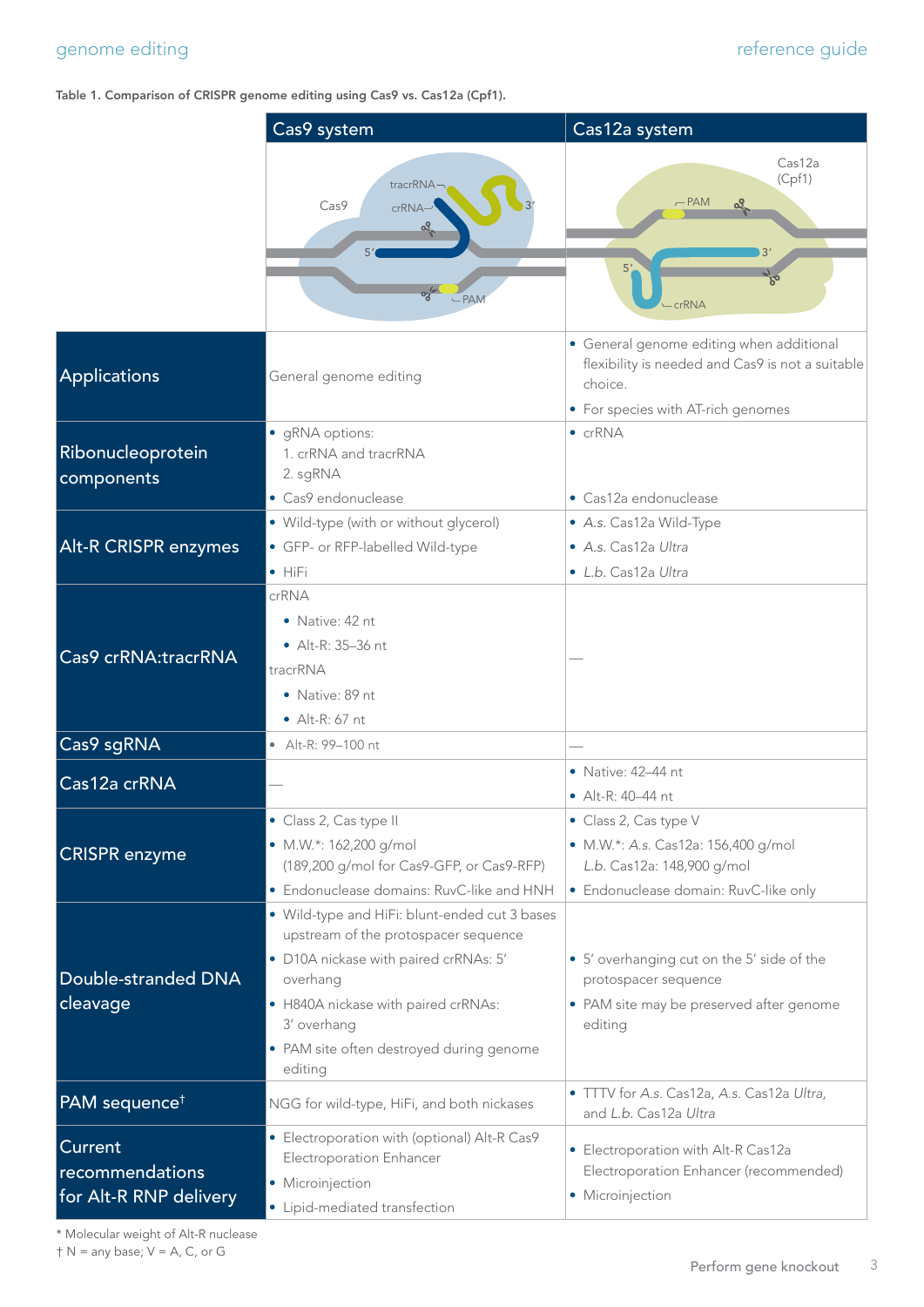### Select or design a guide RNA

The guide RNA will direct the Cas enzymes to the target site where the enzyme generates a DBS. The break is repaired by a cellular DNA repair mechanism that follows one of two pathways:

- 1. Non-homologous end joining (NHEJ), in which broken ends of the DNA are efficiently joined, but often with insertions or deletions at the breakpoint, which mainly leads to gene knock-out (on rare occasions, indels could occur in-frame, leading to the production of proteins with partial function)
- 2. Homology-directed repair (HDR), where cells use a DNA template, provided along with CRISPR components, to repair the DNA break via homologous recombination

IDT provides predesigned guide RNAs for Cas9 for the genomes of 5 species: human, mouse, rat, zebrafish, and *C. elegans*, with guaranteed performance.



Note: If a predesigned guide RNA for your genome is not available, you can use our [HDR design tool](http://www.idtdna.com/Cas9Custom) to custom design your own guide.

The guide RNA can be ordered as 2 separate parts (crRNA and tracrRNA) and combined before the experiment, or as a single guide RNA (sgRNA) that has the 2 parts already combined. All types of Alt-R RNAs are chemically modified to prevent immune stimulation and nuclease degradation.

2-part quide RNA consists of crRNA and tracrRNA, crRNA (dark blue in Figure 2A) provides the sequence specificity through an approximately 20 nt region, known as the spacer, that is complementary to your target DNA.The remaining sequence of the crRNA (16 nt) is complementary to tracrRNA (green in Figure 2A). The tracrRNA is a universal RNA molecule that does not change for each new target sequence but must be bound to the crRNA to create a functional, targeting ribonucleoprotein (RNP) with the enzyme.



A. Alt-R crRNA:tracrRNA B. Alt-R sgRNA

Figure 2. Comparison between 2-part guide RNA delivery system and a single guide RNA.

Alternatively, you can use a single guide RNA (sgRNA), a fusion of the crRNA and tracrRNA molecules (Figure 2B).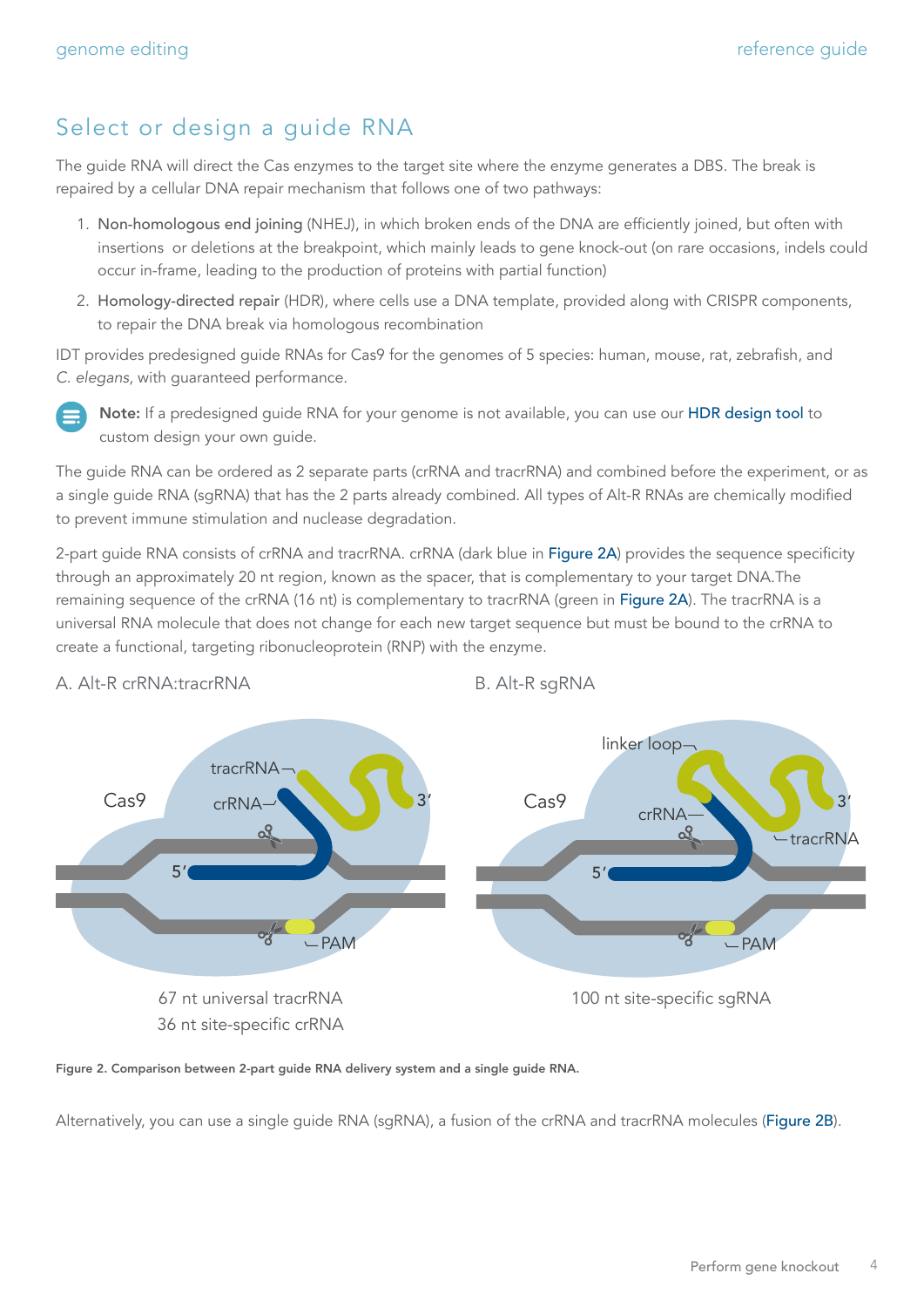When deciding between the 2-part versus the sgRNA, there are several differences to consider. The Alt-R 2-part guide RNA is composed of 2 shorter RNA molecules, a 35–36 nucleotide crRNA, and a 67 nucleotide universal tracrRNA. Both molecules are chemically modified to reduce immune stimulation and nuclease degradation.



Tip: Shorter RNA molecules cut costs because you only need to order this 35–36 nucleotide site-specific crRNA for every new sequence that you would like to target.

For sgRNA, you have a 100-nucleotide, site-specific sgRNA for every sequence that you want to target. These guide RNAs are chemically modified to prevent immune stimulation and nuclease degradation.

With both 2-part and single guide RNA, similarly high editing levels are achieved. For a smaller number of target sites, one or the other type of guide RNA may provide better editing efficiency.



Tip: For Cas9, testing 2–3 of the design tool's top-ranking guides within exon 1 (near the beginning of the gene sequence you are knocking out) is recommended to increase your success rate. For an excellent reference on what to keep in mind when picking the location of your target site, see this [DECODED article](https://www.idtdna.com/pages/education/decoded/article/crispr-genome-editing-5-considerations-for-target-site-selection).



Note: If you are using Cas12a as your enzyme, you will need to use only a crRNA, although be aware that the crRNA is slightly different between *A.s.* and *L.b.* Cas12a. With Cas12a, you should design 2–3 target sequences as described fully on our [Frequently Asked Questions \(FAQs\)](https://www.idtdna.com/pages/support/faqs/how-can-i-ensure-i-am-designing-my-crispr-cpf1-crrna-guide-sequence-in-the-correct-orientation-and-to-the-appropriate-strand-what-sequence-should-be-input-into-the-crispr-cpf1-crrna-ordering-tool) page.

#### Deliver RNP complex

Once you have chosen your CRISPR reagents, you must choose a method of delivery. Transfer efficiency and subsequent cell viability are essential considerations when making your choice between methods.

For the most efficient genome editing, we recommend using an RNP consisting of Cas9 or Cas12a nuclease in complex with guide RNA (crRNA:tracrRNA duplex or sgRNA, or crRNA, respectively). Using this combination provides very high editing efficiency across most target sites and addresses issues (e.g., inconsistent Cas enzyme expression levels and incorporation of DNA expression constructs) that can be problematic with other CRISPR-Cas editing methods. For more information about using RNP for CRISPR editing, see this [protocol for Cas9](https://sfvideo.blob.core.windows.net/sitefinity/docs/default-source/user-guide-manual/alt-r-crispr-cas9-user-guide-ribonucleoprotein-transfections-recommended.pdf?sfvrsn=1c43407_24] ) and this [protocol for Cas12a](https://sfvideo.blob.core.windows.net/sitefinity/docs/default-source/protocol/alt-r-crispr-cpf1-user-guide-rnp-electroporation-amaxa-nucleofector-system.pdf?sfvrsn=ec43407_14).

With the RNP complex formed, deliver the complex to your cells with one of the following methods:

- **Electroporation**
- **Lipofection**
- **Microinjection**

#### Electroporation

Electroporation is the most commonly used method with a standard CRISPR workflow. IDT also provides an enhancer to increase electroporation editing efficiency. The Alt-R Electroporation Enhancers are specifically manufactured either for Cas9 or Cas12a (Cpf1) to act as a carrier to transport the RNP complex more efficiently into the cells.

Include Alt-R Electroporation Enhancer (Cas9 or Cas12a) with the RNP complex and run your electroporation. See this [protocol](https://sfvideo.blob.core.windows.net/sitefinity/docs/default-source/protocol/alt-r-crispr-cas9_delivery-of-ribonucleoprotein-complexes-into-hek-293-cells-using-the-lonza-nucleofector-system.pdf?sfvrsn=71c43407_34) for a detailed description of the steps involved for Cas9 RNP delivery.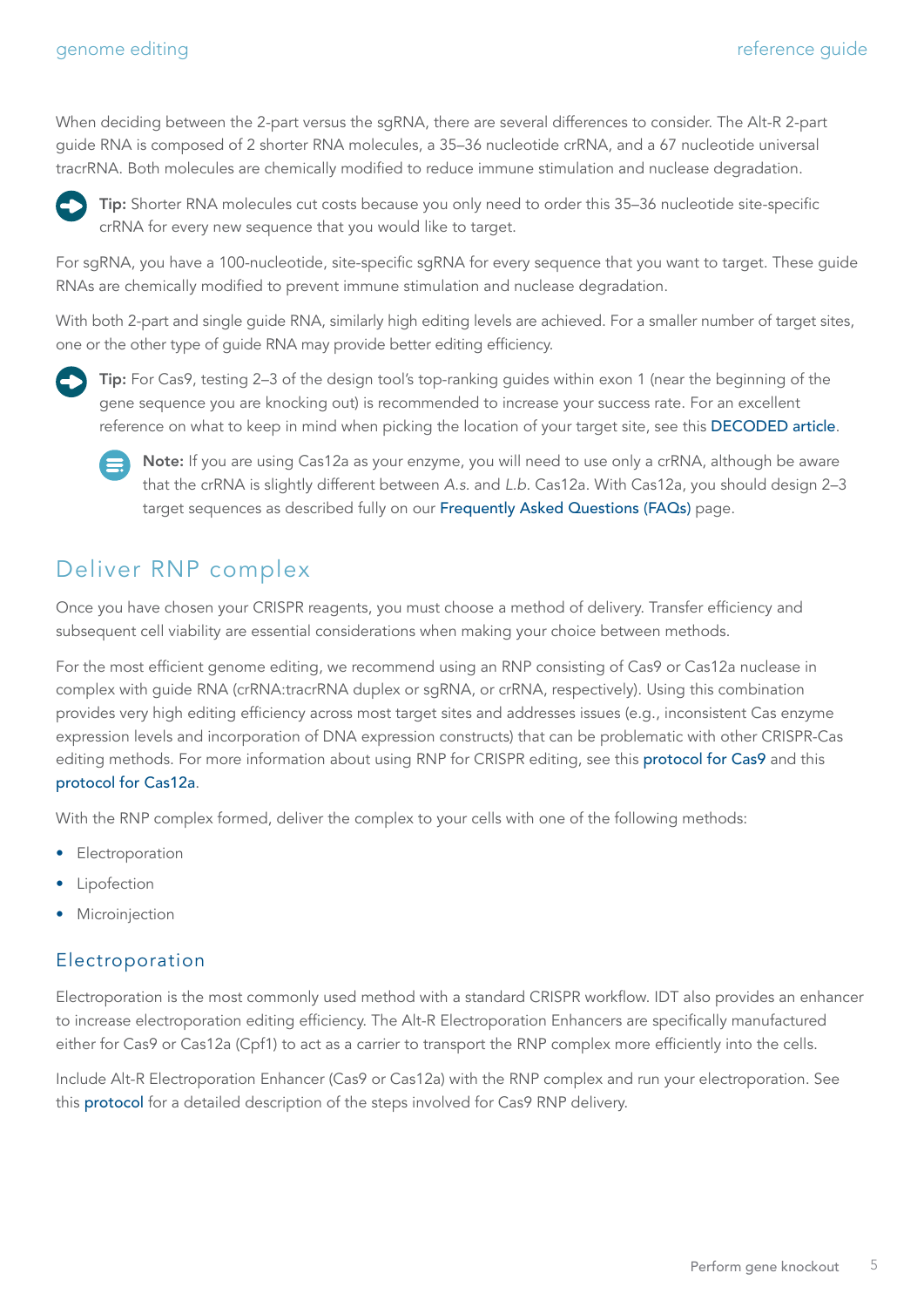#### Lipofection

Lipofection can also be used for delivery, especially if you already have a high-efficiency lipofection protocol for delivering molecules into cells. Lipofection is primarily suitable for CRISPR experiments in easy-to-transfect cells, such as some adherent, immortalized eukaryotic cell lines. Refer to this [protocol](https://sfvideo.blob.core.windows.net/sitefinity/docs/default-source/user-guide-manual/alt-r-crispr-cas9-user-guide-ribonucleoprotein-transfections-recommended.pdf?sfvrsn=1c43407_24 ) for more details on using lipofection for delivery.

#### Microinjection

Microinjection is another method of delivering CRISPR components. Usually this method is used for delivery to embryos. In comparison to electroporation and lipofection, it is a more labor-intensive, time-consuming, and costly method that requires highly skilled lab personnel and specialized equipment.

#### Analyze your editing results

All 3 workflow options result in the delivery of RNP complex into cells. Upon entry, your guide RNA leads the Cas enzyme to the target site where the enzyme cuts the cellular DNA. Once the double-strand break is introduced by the CRISPR system, the genomic DNA repair mechanism may follow either the NHEJ or HDR pathway. Then, the genomic DNA can be isolated from the cells to verify the editing events.

#### Measuring success with the CRISPR process

Did CRISPR successfully knock out your gene? In some cases, you may know in advance that an obvious phenotype will occur in your cells when you knock out a gene, and that may be all you need to confirm that CRISPR worked. However, in most cases, sequencing is the best way to look for mutations.

#### How can IDT help?

IDT offers reagents for both traditional Sanger sequencing and for next-generation sequencing (NGS). We also offer the [T7EI assay](https://www.idtdna.com/pages/products/crispr-genome-editing/alt-r-genome-editing-detection-kit) (Alt-R Genome Editing Detection Kit), which may help to confirm mutagenesis has occurred. After you have nominated the likely hotspot sites of off-target effects, you can identify off-target editing events using the IDT [rhAmpSeq CRISPR Analysis System](https://www.idtdna.com/pages/products/crispr-genome-editing/rhampseq-crispr-analysis-system) (a proprietary targeted sequencing method of hotspot regions).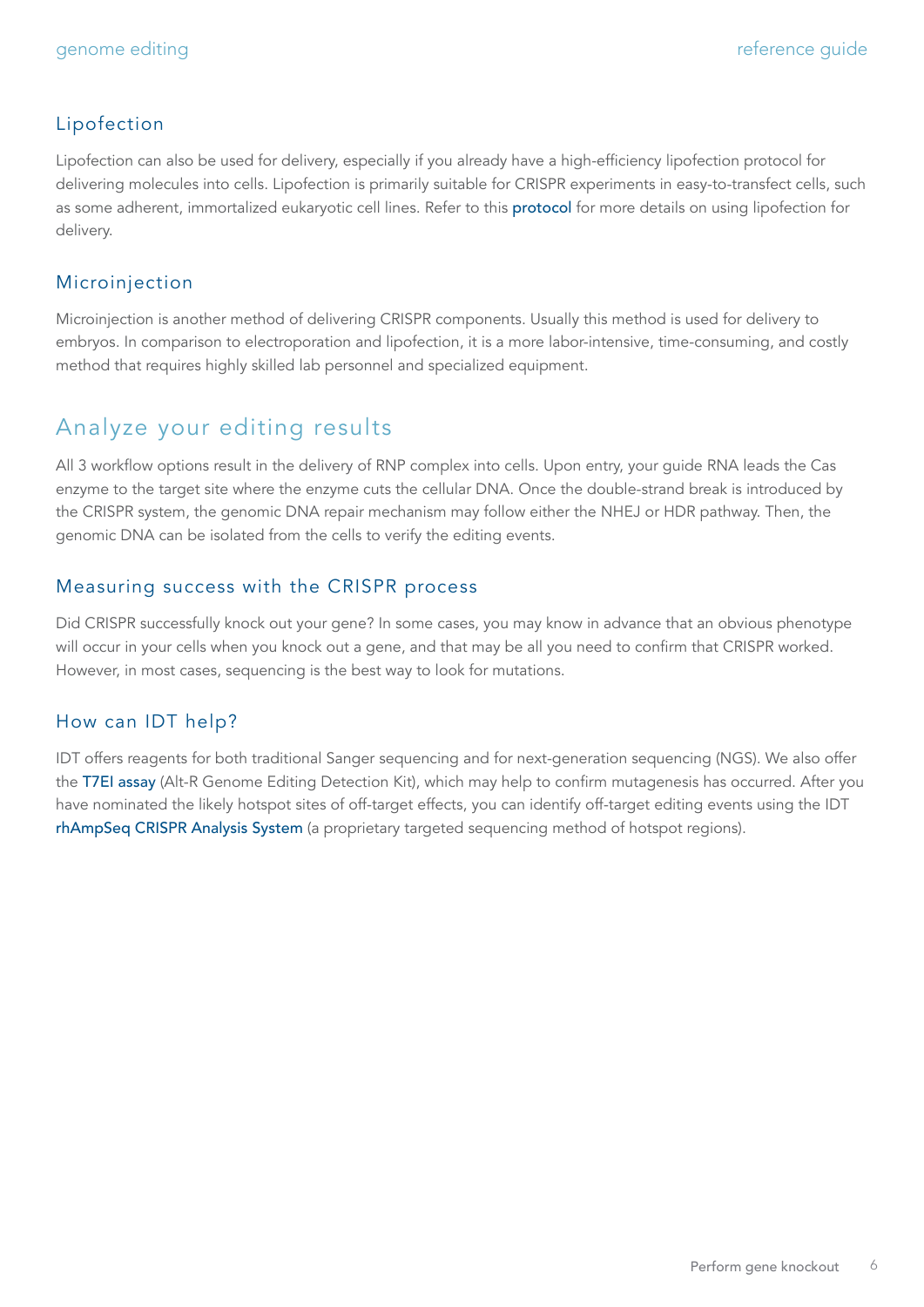#### Workflow summary

#### Cas9: 2-part guide RNA workflow

- 1. Prepare a two-part gRNA complex by annealing the 2 oligos:
	- a. Dilute the crRNA and tracrRNA to the desired concentrations in Nuclease-Free IDTE.
	- b. Prepare the gRNA by combining crRNA and tracrRNA at equimolar ratio to the desired concentration, heating the mixture 95°C for 5 minutes, then cooling it to room temperature (15–25°C) on the benchtop.
- 2. Prepare the RNP complex by mixing gRNA with Cas9 nuclease of choice (see Select a Cas Enzyme for available options), then incubate at room temperature for 10–20 minutes.
- 3. Transfect cells of interest by electroporation, or your delivery method of choice (Figure 3A).

#### Cas9: Single guide RNA workflow

- 1. Dilute the sgRNA to the desired concentration in Nuclease-Free IDTE.
- 2. Prepare the RNP complex by mixing sgRNA with Cas9 nuclease of choice (see Select a Cas Enzyme for available options), then incubate at room temperature for 10–20 minutes.
- 3. Transfect cells of interest by electroporation, or your delivery method of choice (Figure 3B).

#### Cas12a workflow

- 1. Resuspend Alt-R CRISPR-Cas12a crRNA to the desired concentration in Nuclease-Free IDTE.
- 2. For each well undergoing electroporation, dilute the crRNA and Cas12a nuclease of choice (see Select a Cas Enzyme for available options) in PBS, then incubate at room temperature for 10–20 minutes.
- 3. Transfect cells of interest by electroporation, or your delivery method of choice (Figure 3C).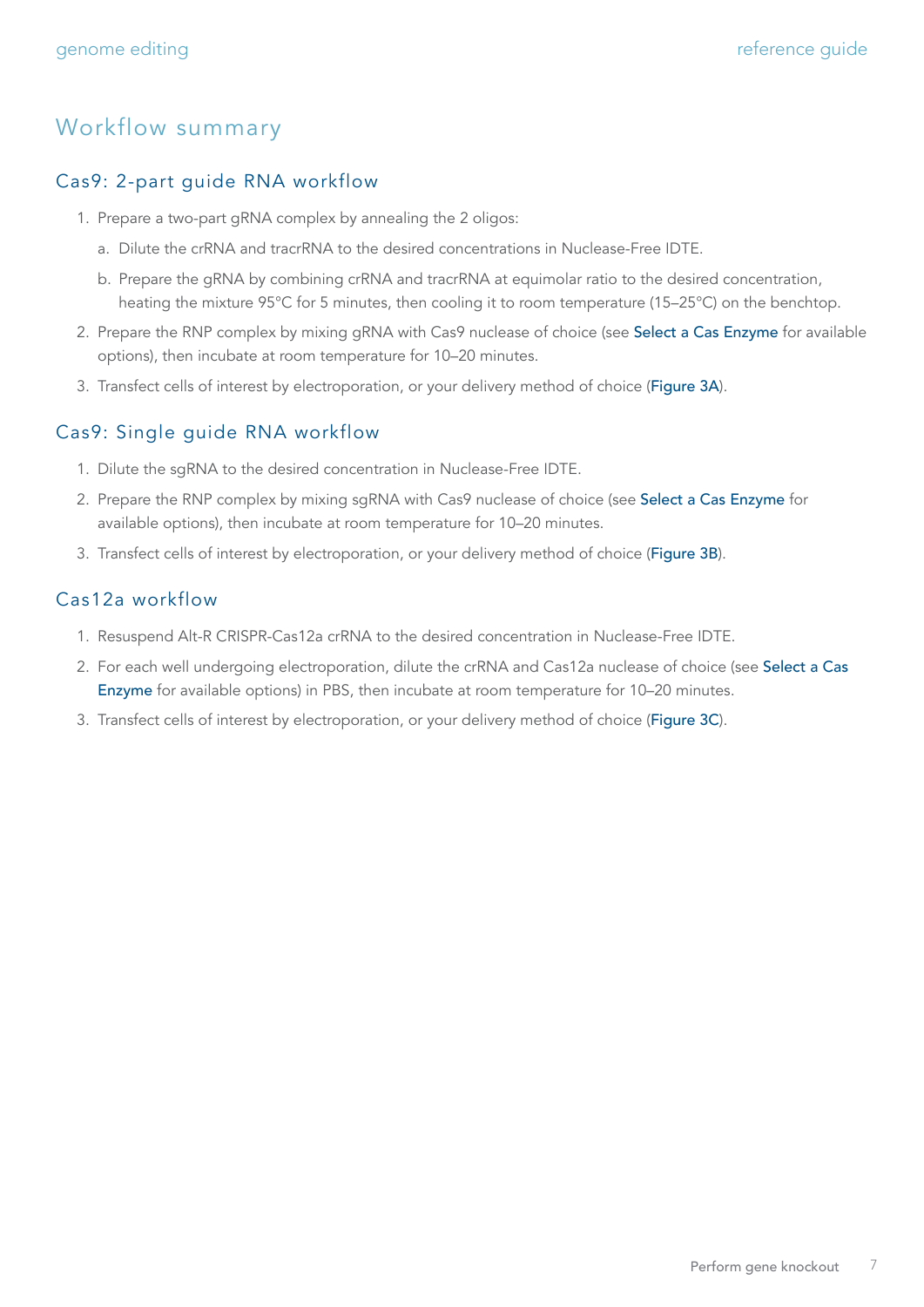A. RNP delivery with Cas9 nuclease and two-part guide RNA (crRNA + tracrRNA)



Figure 3. Overview of Alt-R CRISPR-Cas9 and Cas 12a system experiments for RNP delivery in the various ways (transfection, electroporation, or microinjection).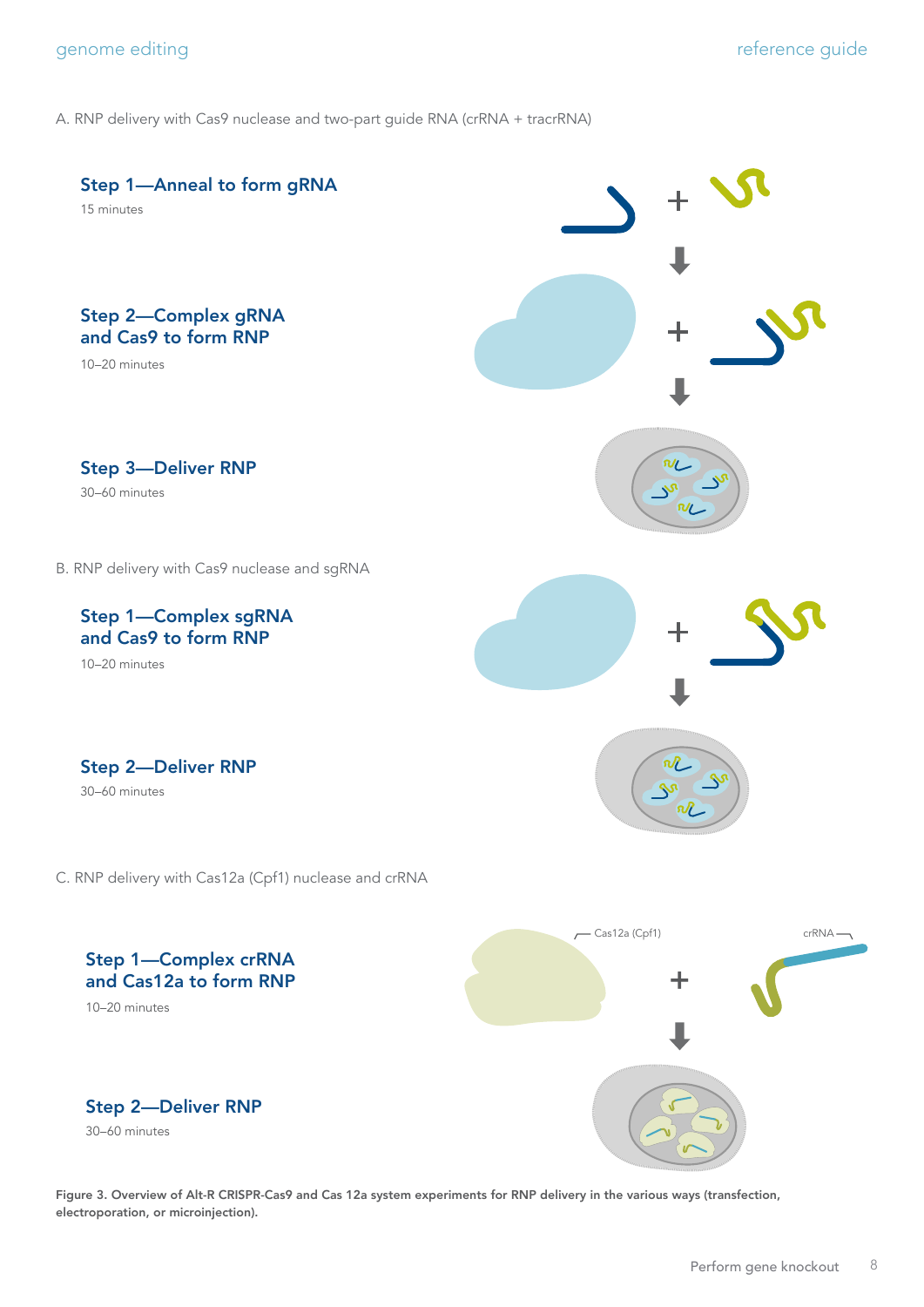## ADDITIONAL RESOURCES

See these additional resources for more information on performing and refining your CRISPR experiments:

- [Protocol: Alt-R CRISPR-Cas9 System-RNP transfections](https://sfvideo.blob.core.windows.net/sitefinity/docs/default-source/user-guide-manual/alt-r-crispr-cas9-user-guide-ribonucleoprotein-transfections-recommended.pdf?sfvrsn=1c43407_24)
- [Protocol: Alt-R CRISPR-Cas9 System-RNP electroporation, Nucleofector system](https://sfvideo.blob.core.windows.net/sitefinity/docs/default-source/protocol/alt-r-crispr-cas9-user-guide-ribonucleoprotein-electroporation-amaxa-nucleofector-system6a01611532796e2eaa53ff00001c1b3c.pdf?sfvrsn=71c43407_30)
- [Protocol: Alt-R CRISPR-Cas9 System-RNP electroporation, Neon Transfection system](https://sfvideo.blob.core.windows.net/sitefinity/docs/default-source/protocol/alt-r-crispr-cas9-user-guide-ribonucleoprotein-electroporation-neon-transfection-system0601611532796e2eaa53ff00001c1b3c.pdf?sfvrsn=6c43407_28)
- [Protocol: Alt-R CRISPR-Cpf1-RNP electroporation, Nucleofector system](https://sfvideo.blob.core.windows.net/sitefinity/docs/default-source/protocol/alt-r-crispr-cpf1-user-guide-rnp-electroporation-amaxa-nucleofector-system.pdf?sfvrsn=ec43407_14)
- [Protocol: Alt-R CRISPR-Cpf1-RNP electroporation, Neon Transfection system](https://sfvideo.blob.core.windows.net/sitefinity/docs/default-source/protocol/alt-r-crispr-cpf1-user-guide-rnp-electroporation-amaxa-nucleofector-system.pdf?sfvrsn=ec43407_14)
- [DECODED article: Do you have the best guide RNA \(gRNA\) for your CRISPR-Cas9 genome editing?](https://www.idtdna.com/pages/education/decoded/article/do-you-have-the-best-guide-rna-(grna)-for-your-crispr-cas9-genome-editing)
- [IDT's FAQ support web page](https://www.idtdna.com/pages/support/faqs?categories=crispr-genome-editing) on CRISPR genome editing

This information and more is available at [www.idtdna.com/CRISPR](https://www.idtdna.com/CRISPR).